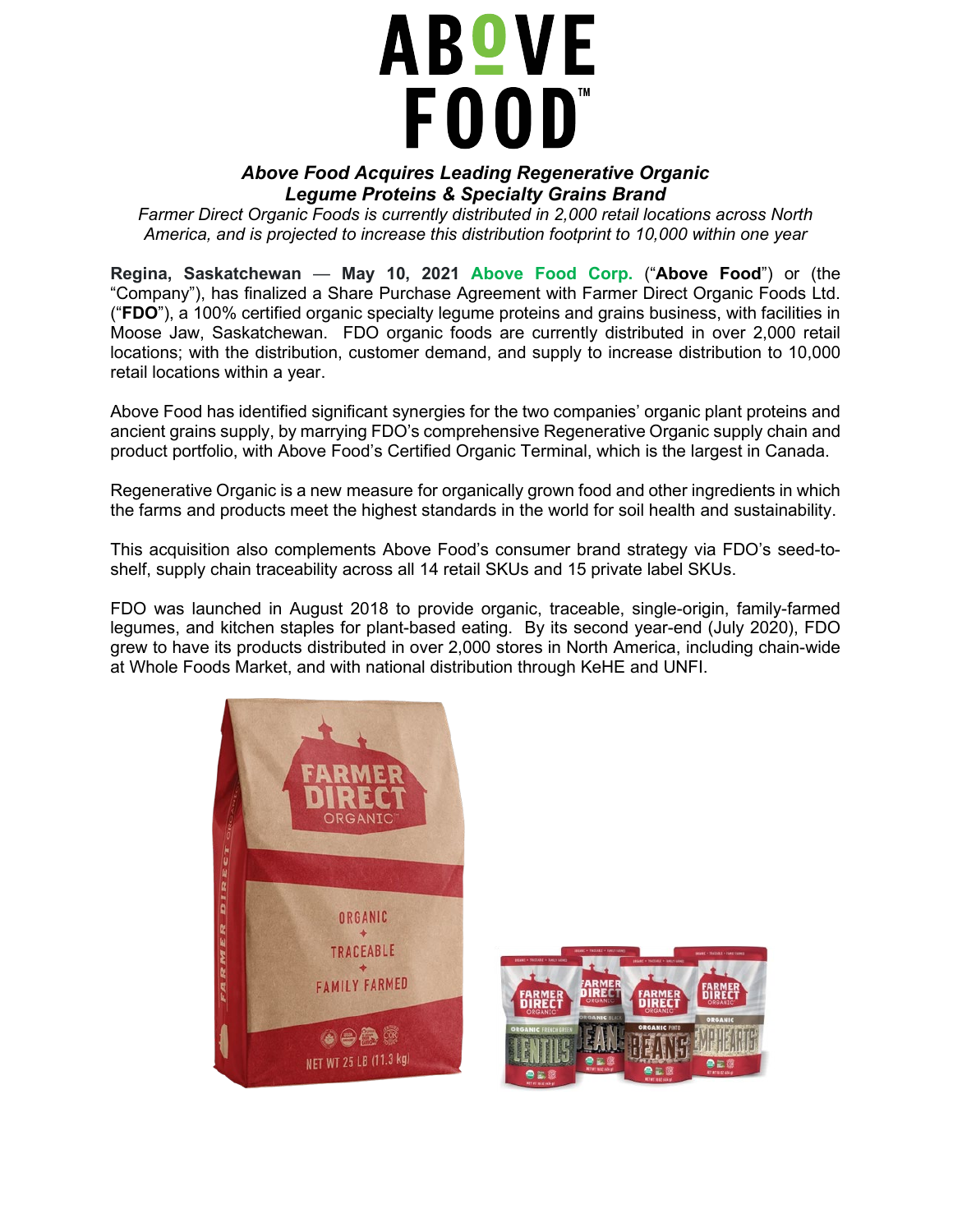With its unprecedented organic supply chain transparency, proprietary chain of custody, and track and trace system, FDO provides unparalleled food security from farm-to-fork. The brand and rigorous supply chain will form the foundation for Above Food's organic consumer packaged goods (CPG) platform.

Jason Freeman, the Co-Founder and Chief Executive Officer of FDO, will continue to lead FDO, and will also become the Director of Organic Supply for Above Food.

"From the first conversation with the Above Food team, we had great philosophical alignment on the ethics and responsibilities of food producers and the role that truly sustainable and traceable practices can play in the plant-based protein supply chain. With Above Food's pedigree in scaled production and advanced ingredient processing, the combination of our companies and cultures will be synergistic," said Mr. Freeman.

This acquisition accelerates Above Food Brand's product strategy and provides a portfolio of dozens of branded and private label products.

"FDO's distribution, and retail relationships add a completely new dimension to our portfolio approach for Above Food Brands, including the ability to deliver differentiated branded and private label solutions across many product segments, all with a Regenerative Organic foundation. I couldn't be more excited to partner with Jason and his team" – added Martin Williams, President and Chief Innovation Officer of Above Food Brands.

In addition, it will bolster Above's IP portfolio and talent roster, while also adding an additional established, sophisticated organic supply chain.

"Farmer Direct Organics and Above Food are built on very similar core values, visions and beliefs", said Lionel Kambeitz, Executive Chairman and CEO of Above Food. "Both companies pride themselves on supplying quality foods and ingredients that are nutritious, traceable, and sustainable."